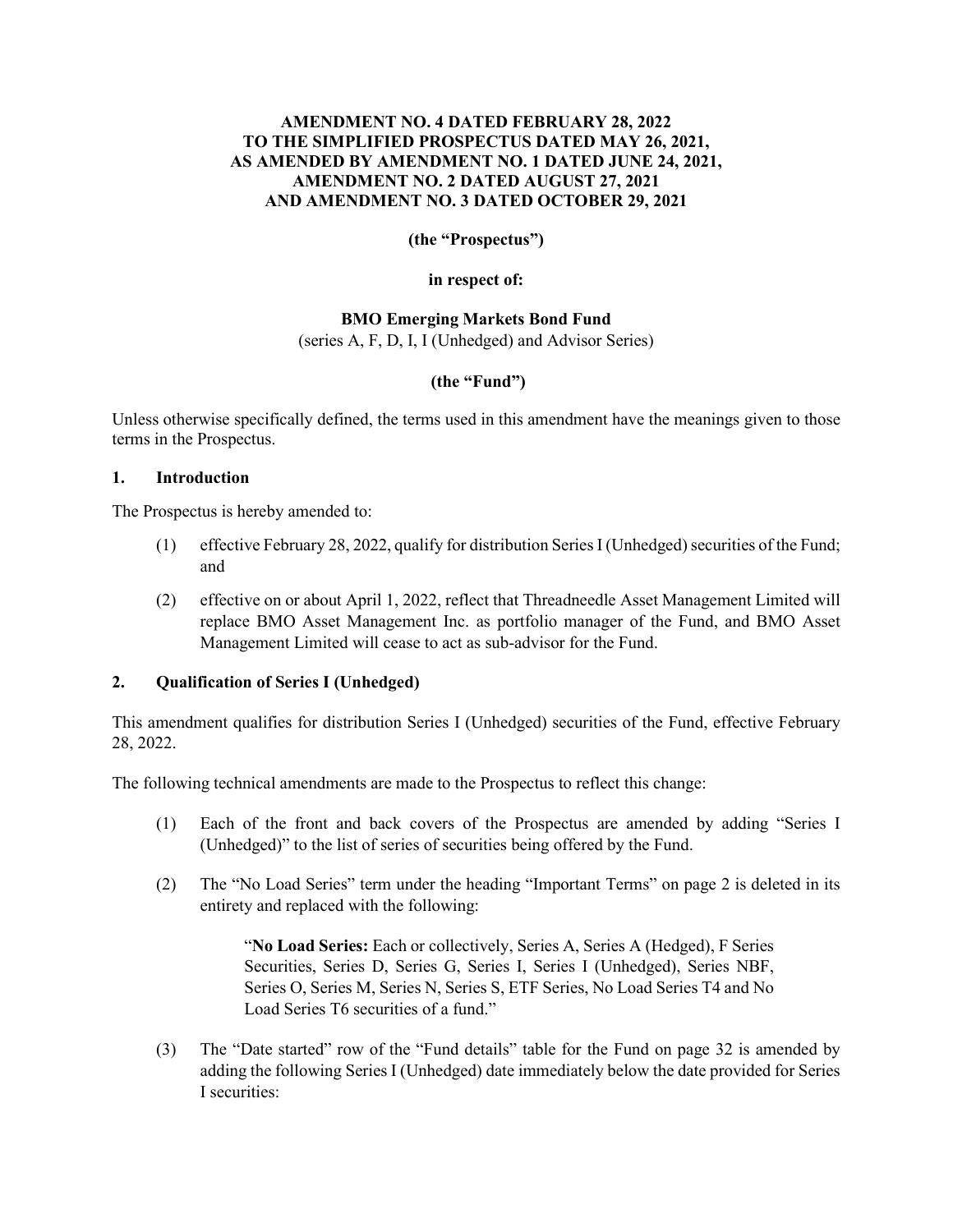Series I (Unhedged): February 28, 2022

(4) The "Management fee" row of the "Fund details" table for the Fund on page 32 is amended by adding the following Series I (Unhedged) management fee immediately below the management fee provided for Series I securities:

> Series I (Unhedged): N/A. A Series I (Unhedged) fee is negotiated and paid directly by each Series I (Unhedged) investor.<sup>(1)</sup>

(5) The "Administration fee" row of the "Fund details" table for the Fund on page 32 is deleted in its entirety and replaced with the following:

> **Administration fee:** 0.30% (for Series I and Series I (Unhedged), separate fees and expenses are negotiated and paid directly by each Series I or Series I (Unhedged) investor)<sup>(1)</sup>

Fees and expenses also include taxes and other fund costs. See *Fees and expenses* on page 367 for details.

- (6) Footnote (1) under the "Fund details" table for the Fund on page 32 is deleted in its entirety and replaced with the following:
	- "(1) The combined management and administration fees for Series I or Series I (Unhedged) will not exceed the management fee charged for Advisor Series or Series A."
- (7) The eighth bullet in the first paragraph under the heading "Investment strategies" on page 32 is deleted in its entirety and replaced with the following:
	- "● the fund may use derivatives to implement the investment strategy. Derivatives, such as options, futures, forward contracts, swaps and other derivative instruments may be used for both hedging and nonhedging purposes, or to, among other things:
		- reduce the impact of currency fluctuations on the fund. For example, the portfolio manager may attempt to reduce the impact of any adverse changes in exchange rates by using forward contracts and/or currency futures. The portfolio manager will determine the level of currency exposure based on its current view of currency markets. The fund's foreign currency exposure is typically fully hedged, except with respect to Series I (Unhedged) securities
		- protect the fund against potential losses. For example, the portfolio manager may attempt to reduce the impact of security price fluctuations by using interest rate swaps and/or equity swaps
		- gain exposure to securities without buying the securities directly."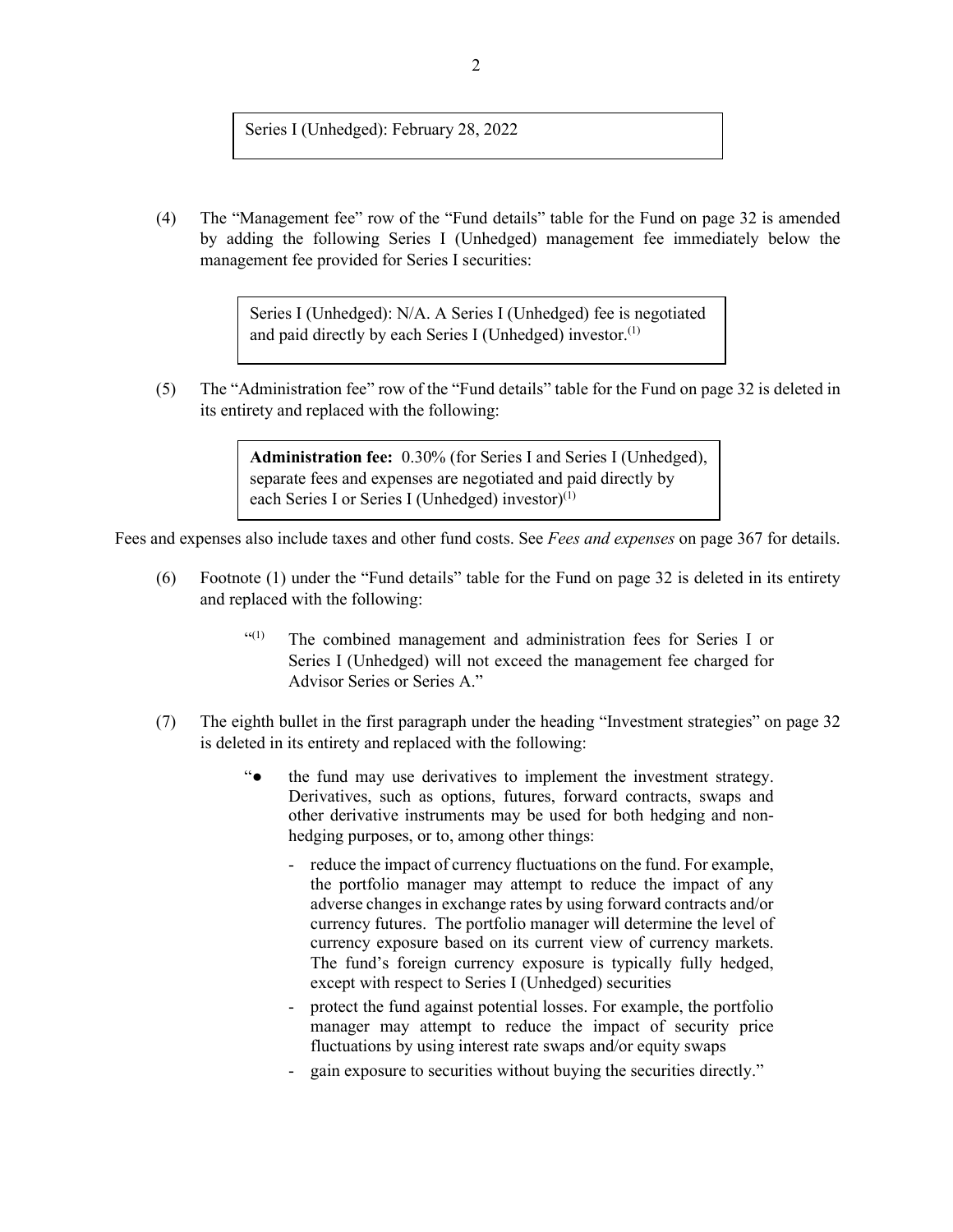(8) The following paragraph is added immediately after the second paragraph under the heading "Investment strategies" on page 32:

> "The fund will not hedge its foreign currency exposure on the foreign dollar denominated investments allocated to Series I (Unhedged) securities. The return on Series I (Unhedged) securities will generally be based on both the performance of the fund's portfolio investments and any performance attributable to foreign currency fluctuations relative to the Canadian dollar. Prior approval of securityholders of Series I (Unhedged) will be obtained before any currency hedging strategy is implemented on the foreign dollar denominated investments allocated to Series I (Unhedged) securities."

(9) The following paragraph is added immediately after the second paragraph under the heading "What are the risks of investing in the fund?" on page 33:

> "Derivatives are used for Series A, Series F, Series D, Series I and Advisor Series securities to hedge against foreign currency exposure and as a result these series of securities will be subject to greater derivative risk than Series I (Unhedged) securities. Series A, Series F, Series D, Series I and Advisor Series securities will be subject to less currency risk than Series I (Unhedged) securities because their foreign currency exposure is hedged. However, the hedging strategy may not achieve a perfect hedge of the foreign currency exposure for Series A, Series F, Series D, Series I and Advisor Series securities."

(10) The following paragraphs are added immediately after the first paragraph under the heading "Who should invest in this fund?" on page 33:

> "The risk rating for all series of the fund, including Series I (Unhedged), is low to medium.

> Series I (Unhedged) securities are for investors who want exposure to emerging market investments to include any performance attributable to foreign currency fluctuations relative to the Canadian dollar."

(11) The paragraph under the heading "Fund expenses indirectly borne by investors" on page 33 is deleted in its entirety and replaced with the following:

> "See *Fund Expenses indirectly borne by investors* on page 14 for the assumptions we're required to use in this table. The assumptions do not reflect the actual performance of the fund. This information is not available for Series I (Unhedged) because this series is new and its expenses are not yet known."

(12) The second paragraph under the sub-heading "Classes and series of securities of funds structured as trusts" on page 334 under the heading "What is a mutual fund and what are the risks of investing in a mutual fund?" is deleted in its entirety and replaced with the following:

> "Currently, only BMO Concentrated Global Balanced Fund, BMO Concentrated Global Equity Fund, BMO U.S. Equity Fund and BMO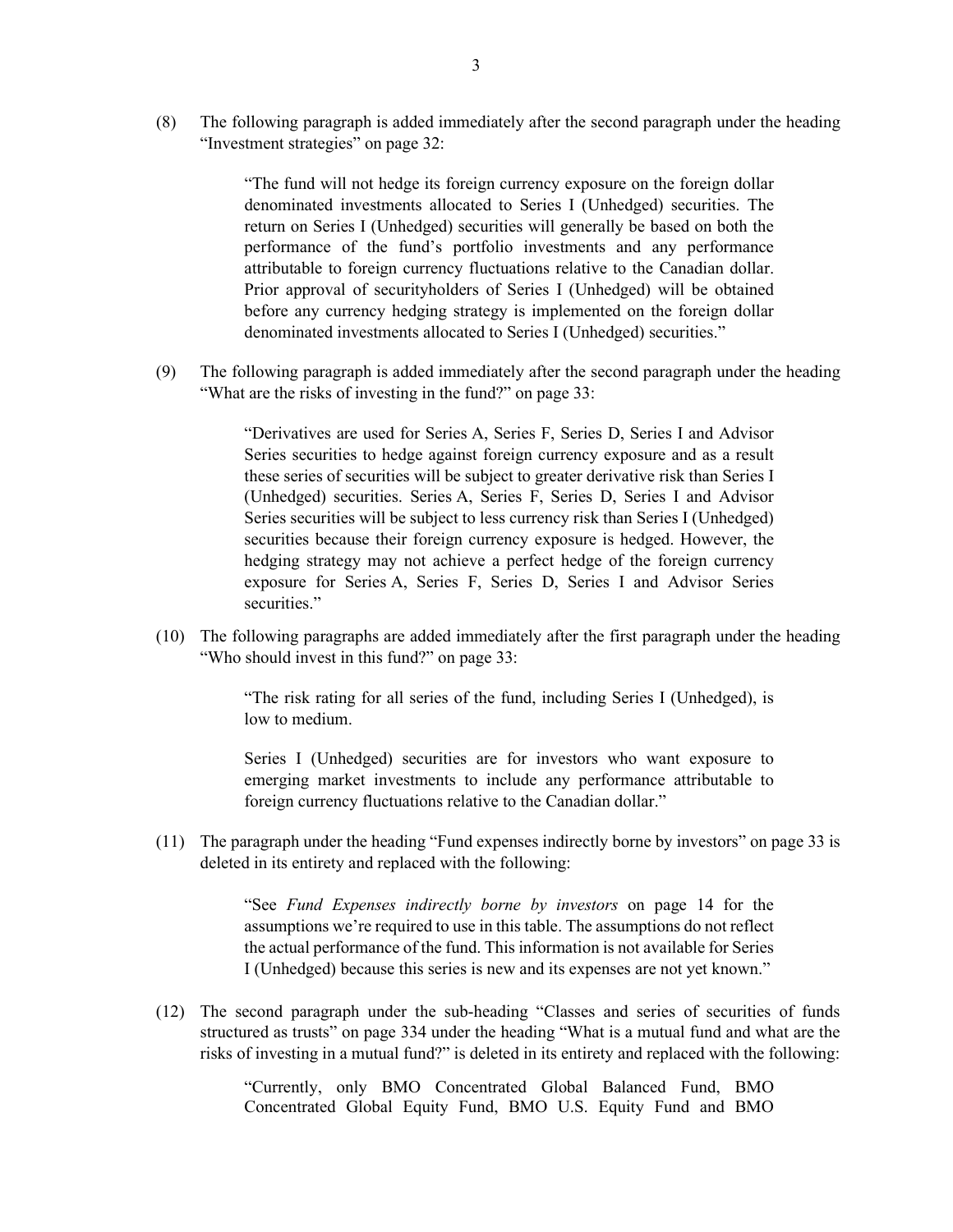Emerging Markets Bond Fund have created two classes of securities. BMO Concentrated Global Balanced Fund, BMO Concentrated Global Equity Fund and BMO U.S. Equity Fund offer Hedged Class and Ordinary Class securities, while BMO Emerging Markets Bond Fund offers Unhedged Class and Ordinary Class securities. The Hedged Class is issued in three series of securities (Series A (Hedged), Series F (Hedged) and Advisor Series (Hedged), as applicable), the Unhedged Class is issued in one series of securities (Series I (Unhedged)), and the Ordinary Class is issued in multiple series of securities (Series A, Series F, Series D, Series G, Series I, ETF Series, Series N, Series NBA, Series NBF and Advisor Series, as applicable). Except for the foreign currency hedging derivatives and related expenses entered into specifically for the Hedged Class of a fund, the other separate classes of a fund (Ordinary Class and Unhedged Class, as applicable) derive their returns from a common pool of assets with a single investment objective and together constitute a single mutual fund."

(13) The following row is inserted immediately after the "Series I" row in the "About series of securities" table beginning on page 349 under the heading "Purchases, switches and redemptions":

> Series I (Unhedged): The same as Series I, except Series I (Unhedged) will not hedge foreign currency exposure on the foreign dollar denominated investments allocated to Series I (Unhedged), and is designed for investors who want exposure to foreign investments to include any performance attributable to foreign currency fluctuations relative to the Canadian dollar.

(14) The sixth paragraph under the sub-sub-heading "Through another dealer" on page 351 under the sub-heading "Purchasing Mutual Fund Series Securities" under the heading "Purchasing funds" is deleted in its entirety and replaced with the following:

> "You can buy Series I and Series I (Unhedged) securities of the funds only through registered dealers, provided you have entered into an I Series Agreement with us and obtained our prior approval. A dealer's ability to sell Series I and Series I (Unhedged) securities is subject to our terms and conditions."

(15) The sixth paragraph under the sub-heading "How the funds are structured" on page 354 is deleted in its entirety and replaced with the following:

> "With the exception of Series F and Series I securities of BMO Canadian Large Cap Equity Fund, if you or your dealer are no longer eligible to hold F Series Securities, Series D, Series G, Series I, Series I (Unhedged), Series M, Series N, Series NBA, Series NBF, Series O, or Series S securities (as the case may be), we may, in our sole and absolute discretion, switch your F Series Securities, Series D, Series G, Series I, Series I (Unhedged), Series M, Series N, Series NBA, Series NBF, Series O, or Series S securities (as applicable) into Series A securities or Advisor Series securities (under the Sales Charge option) of the same fund. If we do any of the above switches, we'll give you at least 30 days' notice. If we switch your securities of a fund into securities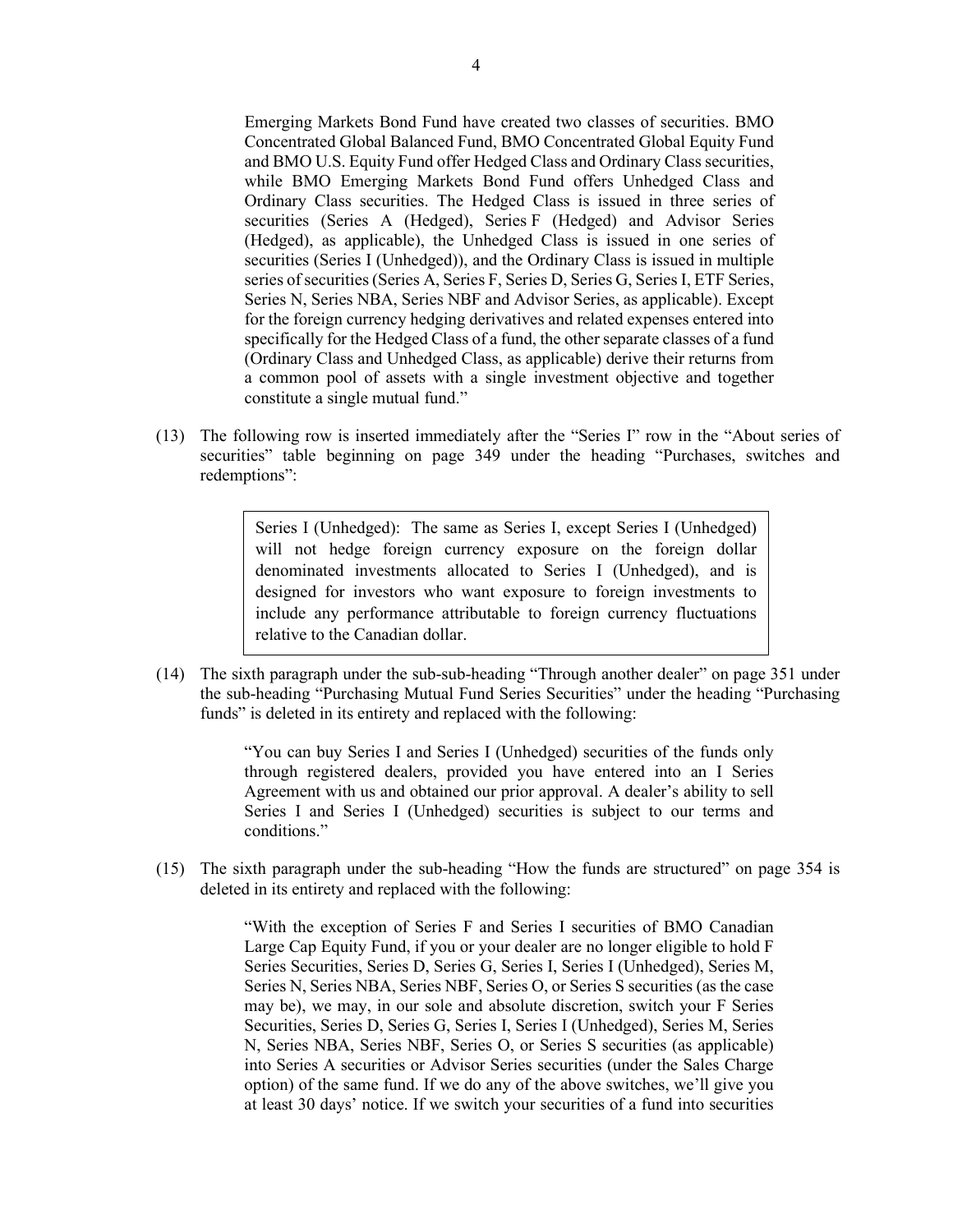of another series of the same fund in the circumstances described above, the management fee charged to your new series and the trailing commission payable by us to dealers, if any, may be higher than the series of securities that you previously owned. For the management fees and trailing commissions for each series of a fund, see the *Fund details* section of the fund descriptions and *Dealer compensation*."

(16) The following new fourth paragraph under the sub-heading "How we compute the NAV of a fund" on page 355 is inserted immediately after the third paragraph:

> "For funds that have created an Unhedged Class, the proportionate share of the assets of the fund attributed to each series in each of the Unhedged Class and the Ordinary Class is as follows:

- For series in the Unhedged Class, the fund's assets to be allocated to each series in the class do not include the foreign currency hedging derivatives and related expenses that are entered into in the Ordinary Class;
- For series in the Ordinary Class, the fund's assets to be allocated to each series in the class is:
	- the series' proportionate share of the assets of the fund, excluding the foreign currency hedging derivatives and related expenses that are entered into in the Ordinary Class; plus
	- the series' proportionate share of the foreign currency hedging derivatives and related expenses that are entered into in the Ordinary Class, which is allocated among only the series in the Ordinary Class."
- (17) The second paragraph under the heading "Your guide to buying the funds" on page 358 is deleted in its entirety and replaced with the following:

"Any minimum amounts for Series I, Series I (Unhedged), Series N, Series O, Series S or BMO Private U.S. Dollar Money Market Fund Series O securities are determined on a contractual basis. We have the right to require a minimum total investment of \$50,000 in order to purchase Classic Series securities. These minimums are not currently enforced but may be enforced at our discretion."

(18) The first row in the "minimum amount you can buy and minimum balance" table under the heading "Buying funds" on page 358 is deleted in its entirety and replaced with the following:

> "**All funds and series,** *except the BMO AscentTM Portfolios, Series I, Series I (Unhedged), ETF Series, Series M, Series N, Series NBA, Series NBF, Series O, Series S and BMO Private U.S. Dollar Money Market Fund Series O securities*."

(19) The first bullet under the fifth paragraph under the heading "Switching funds" on page 359 is deleted in its entirety and replaced with the following:

### "● **Switching between Mutual Fund Series of the same BMO Mutual Fund**

You can switch your Mutual Fund Series securities of one series of a fund into Mutual Fund Series securities of another series of the same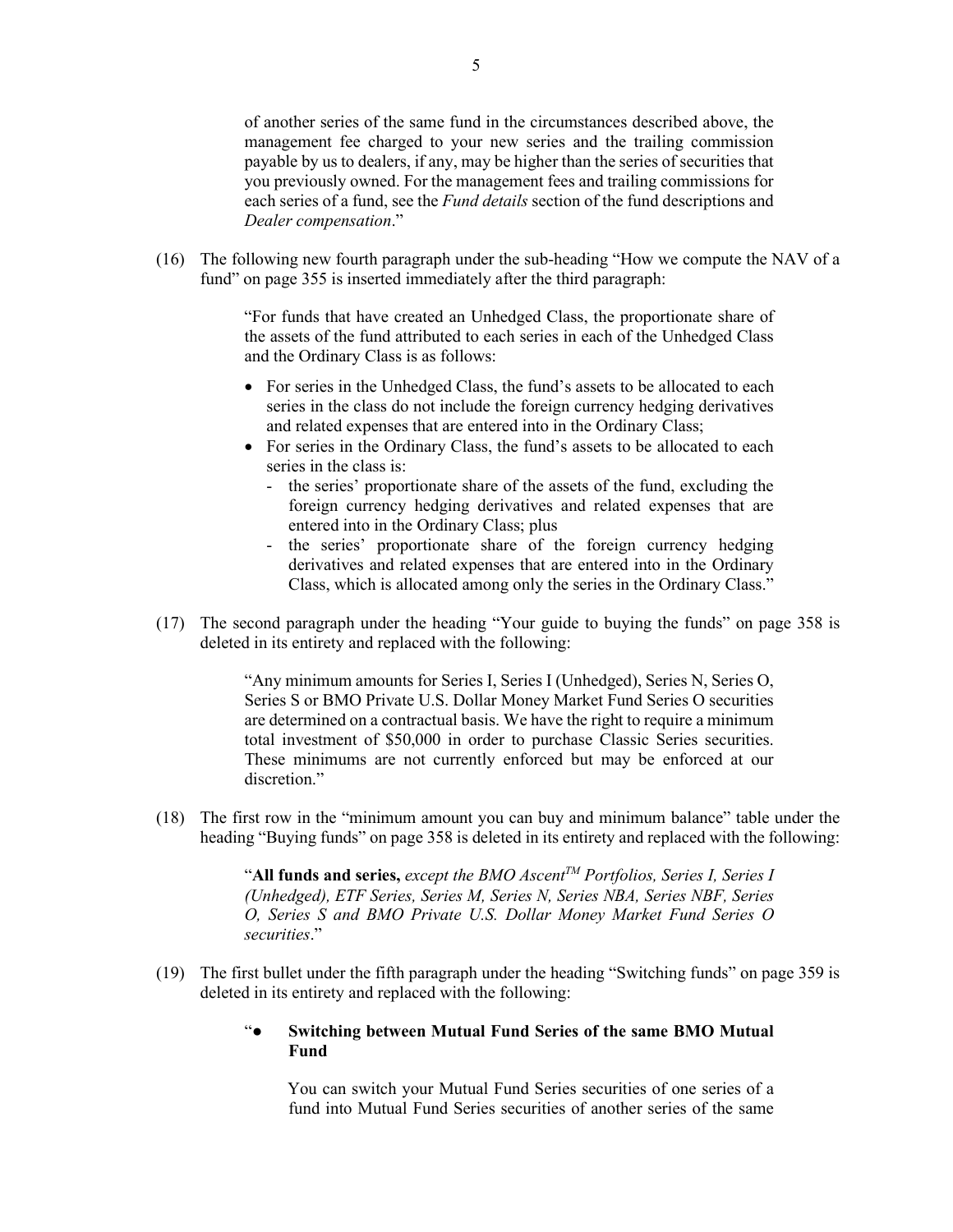fund, provided you are qualified to hold the series into which you are switching. Unless the switch is either between series of the Hedged and Ordinary Classes of the same fund or between the Unhedged and Ordinary Classes of the same fund, the switch is a redesignation or conversion, and should not result in a disposition for income tax purposes. A switch between series of the Hedged and Ordinary Classes of the same fund or between the Unhedged and Ordinary Classes of the same fund is a disposition for income tax purposes and, for securities held in a non-registered account, may result in a capital gain or capital loss. Net capital gains are taxable. Switching between ETF Series securities and Mutual Fund Series securities of the same fund is not permitted."

(20) The first row in the "minimum amount you can buy and minimum balance" table under the first paragraph under the sub-heading "Continuous Savings Plan" on page 363 under the heading "Optional services" is deleted in its entirety and replaced with the following:

"*All funds and series,* except the BMO Ascent<sup>™</sup> Portfolios\*, Series I, Series I (Unhedged), ETF Series, Series M, Series N, Series NBA, Series NBF, Series O, Series S and BMO Private U.S. Dollar Money Market Fund Series O securities" \$50 a month

(21) The first row in the "minimum amount you can withdraw and minimum balance" table under the first paragraph under the sub-heading "Systematic Withdrawal Plan" on page 364 under the heading "Optional services" is deleted in its entirety and replaced with the following:

| "All funds and series, except Series I, Series I \$100 monthly, | \$10,000 |
|-----------------------------------------------------------------|----------|
| (Unhedged), ETF Series, Series M, Series N, quarterly or semi-  |          |
| Series NBA, Series NBF, Series O and Series annually            |          |
| S securities"                                                   |          |

(22) The fourth paragraph in the "management fees" row in the fees and expenses table starting on page 368 under the sub-heading "Fees and expenses payable by the funds" under the heading "Fees and expenses" is deleted in its entirety and replaced with the following:

> **Management fees:** For Series I and Series I (Unhedged) securities, separate fees are negotiated and paid by each Series I and Series I (Unhedged) investor. The combined management and administration fees for Series I or Series I (Unhedged) will not exceed the rate charged on Series A or Advisor Series and where no Series A or Advisor Series exists, 2.50%.

(23) In the "operating expenses" row in the fees and expenses table starting on page 368 under the sub-heading "Fees and expenses payable by the funds" under the heading "Fees and expenses", the sub-headings "All funds other than Variable Admin BMO Mutual Funds" and "Series I" and the paragraphs under those sub-headings are deleted in their entirety and replaced with the following: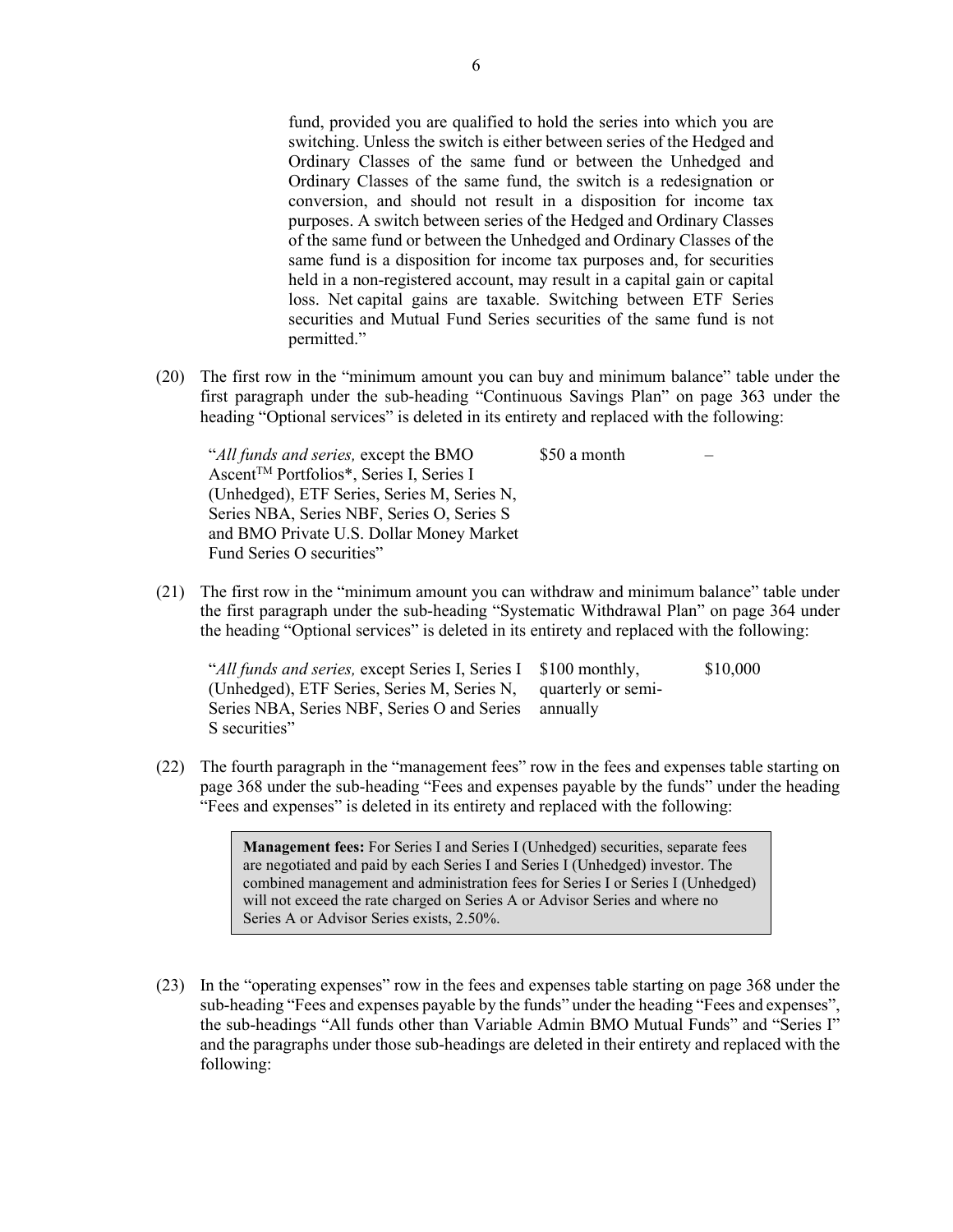#### **Operating expenses All funds other than Variable Admin BMO Mutual Funds**

Except for the funds identified below under the heading *Variable Admin BMO Mutual Funds* and as described under the sub-headings *Series I and Series I (Unhedged),* and *ETF Series,* the manager pays certain operating expenses of each fund including audit and legal fees and expenses; custodian and transfer agency fees; costs attributable to the issue, redemption and change of securities, including the cost of the securityholder record keeping system; expenses incurred in respect of preparing and distributing prospectuses, financial reports and other types of reports, statements and communications to securityholders; fund accounting and valuation costs; and filing fees, including those incurred by the manager (collectively, the "**Administration Expenses**"). In return, each fund pays a fixed administration fee to the manager.

The administration fee may vary by fund and is a fixed annual percentage of the NAV of the fund. The administration fee paid to the manager by a fund in respect of a series may, in any particular period, exceed or be lower than the operating expenses the manager incurs in providing services for that series of the fund. The administration fee currently paid exceeds the operating expenses the manager incurs in providing services for many of the funds or for certain series of those funds which may not be the case going forward. Administration fees are subject to applicable taxes.

The manager may, in certain cases, waive a portion of the administration fee that it receives from a fund or from certain series of a fund. As a result, the administration fee payable by a fund or a series of a fund to the manager may be lower than the fee shown in the *Fund details* section of the relevant fund description. The manager may, in its sole discretion, suspend or cease to offer any waiver of the administration fee at any time without notice to securityholders.

#### *Series I and Series I (Unhedged)*

For Series I and Series I (Unhedged) securities of the funds, separate fee and expense arrangements are negotiated with each Series I and Series I (Unhedged) investor. The combined management and administration fees for Series I or Series I (Unhedged) will not exceed the rate charged on Series A or Advisor Series and where no Series A or Advisor Series exists, 2.50%.

(24) The "Series I fees" row in the table under the sub-heading "Fees and expenses payable directly by you" on page 372 under the heading "Fees and expenses" is deleted in its entirety and replaced with the following:

**Series I and Series I (Unhedged) fees:** For Series I and Series I (Unhedged) securities, separate fee and expense arrangements are negotiated and paid by each Series I and Series I (Unhedged) investor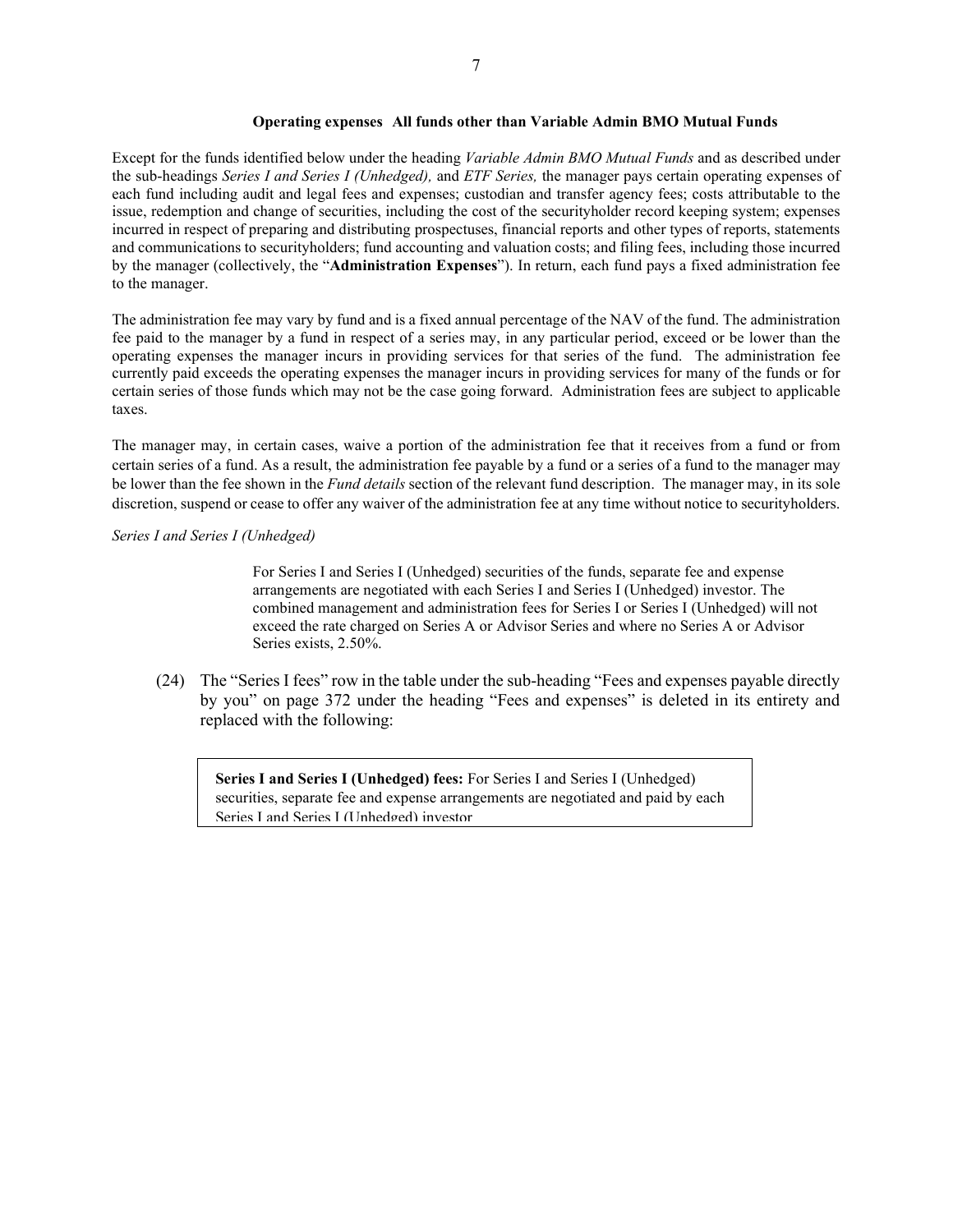(25) The first paragraph under the sub-heading "Trailing commissions" on page 377 under the heading "Dealer compensation" is deleted in its entirety and replaced with the following:

> "For certain series of the funds, out of the management fees that we receive, we pay your registered dealer (including discount brokers for securities you purchase through your discount brokerage account) a trailing commission, calculated daily and paid monthly or quarterly at the option of the dealer. The trailing commission is a percentage of the average daily value of the securities you hold. The trailing commission varies by fund and by purchase option. We do not pay trailing commissions on ETF Series, F Series Securities, Series I, Series I (Unhedged), Series N, Series NBF, Series O or Series S securities. The following table provides a summary of the annual trailing commission we pay to your dealer on Series A, Series D, Series G, T Series Securities, Series NBA, Advisor Series, Classic Series and Series M securities."

(26) The first paragraph under the sub-heading "Switching your securities" on page 385 under the heading "Income tax considerations for investors" is deleted in its entirety and replaced with the following:

> "If you switch your securities of a fund for securities of another series of the same fund (other than a switch between securities of (i) a Hedged Class into securities of an Ordinary Class or vice versa; or (ii) an Unhedged Class into securities of an Ordinary Class or vice versa), the switch is made either as a redesignation or a conversion of your securities, depending on the situation. In other words, the switch should occur on a tax-deferred basis so that you do not realize a capital gain or capital loss on your switched securities. The cost of your new securities will generally be equal to the ACB of the switched securities. As part of a tax-deferred switch, some securities may be redeemed to pay fees."

#### **3. Change in Portfolio Manager and Sub-Advisor**

Effective on or about April 1, 2022, Threadneedle Asset Management Limited will replace BMO Asset Management Inc. as portfolio manager of the Fund, and BMO Asset Management Limited will cease to act as sub-advisor for the Fund.

The following technical amendments are made to the Prospectus to reflect these changes:

(1) The "Portfolio manager" and "Sub-advisor" rows of the "Fund details" table for the Fund on page 32 are deleted in their entirety and replaced with the following:

**Portfolio manager:** BMO Asset Management Inc.<sup>(2)</sup> Toronto, Ontario, (Portfolio Manager since August 2013) Sub-advisor: BMO Asset Management Limited<sup>(3)</sup>, London, England, (Sub-advisor since January 2018)

<sup>(2)</sup> Effective on or about April 1, 2022, Threadneedle Asset Management Limited (London, England) will replace BMO Asset Management Inc. as portfolio manager of the fund.

<sup>(3)</sup> Effective on or about April 1, 2022, BMO Asset Management Limited will cease to act as sub-advisor for the fund.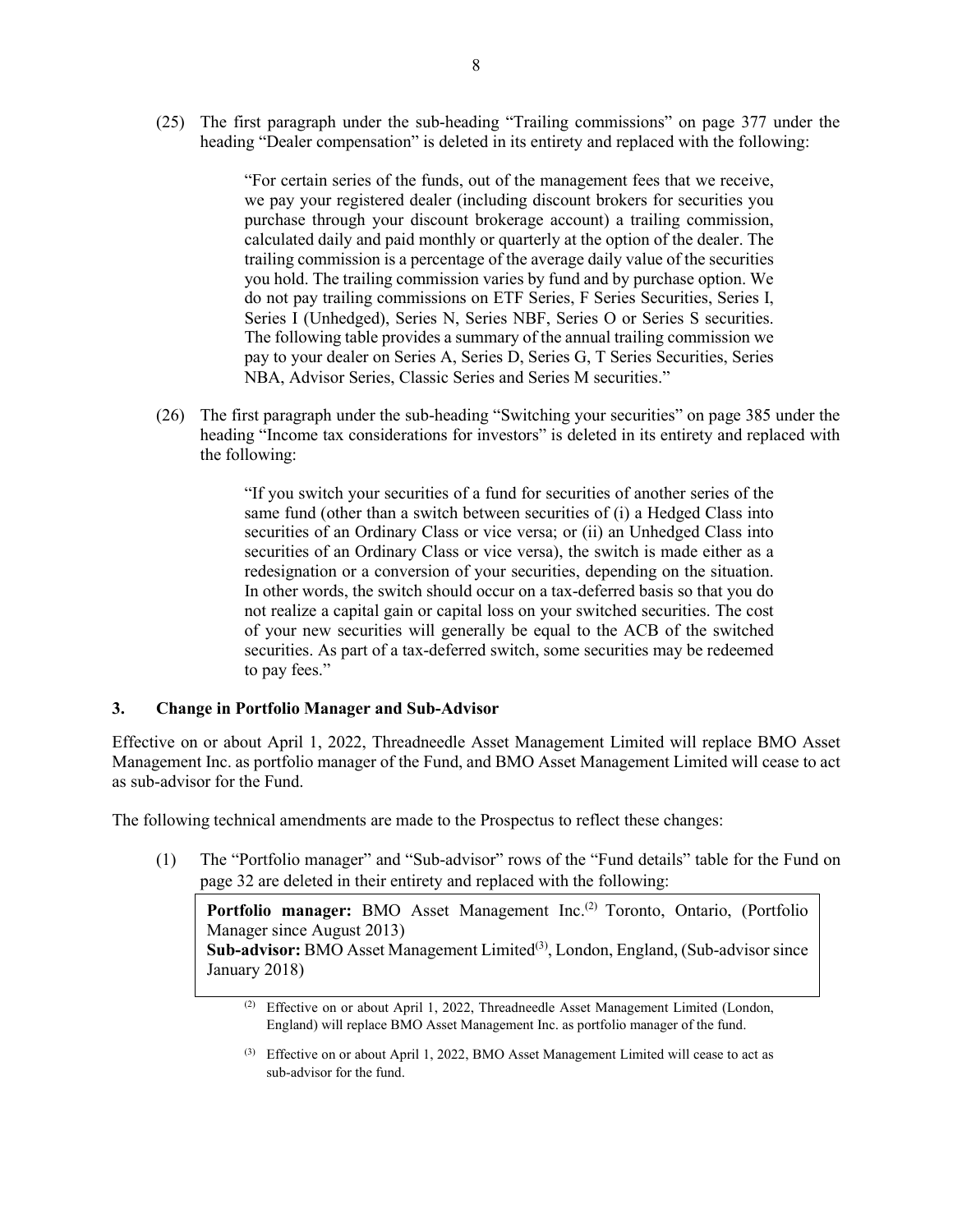(2) The following new row is inserted immediately after the row relating to Taplin, Canida & Habacht, LLC in the "Portfolio managers and sub-advisors" table beginning on page 346:

Threadneedle Asset Management Limited, London, England ("Threadneedle") Threadneedle is not an affiliate of BMO Investments Inc.\*\*\*\*\*\*

(3) The following footnote is added to the "Portfolio managers and sub-advisors" table beginning on page 346:

> "\*\*\*\*\*\* Effective on or about April 1, 2021, Threadneedle will replace BMOAM as portfolio manager of BMO Emerging Markets Bond Fund, and BMOAML will cease to act as sub-advisor for the fund."

(4) The first six paragraphs on page 348 below the "Portfolio managers and sub-advisors" table, are deleted in their entirety and replaced with the following and a new seventh paragraph is inserted under such disclosure:

> "It may be difficult to enforce legal rights against Alta, BMOAML, BMOCMC, BMOGAMA, CMIA, GuardCap, LGMIL, Macquarie, Matthews, PIMCO US, Pyrford and Threadneedle because they are resident outside of Canada and all or substantially all of their assets are located outside of Canada.

> BMOAML, BMOCMC, BMOGAMA and LGMIL are not registered portfolio managers in Canada and are acting as sub-advisors for certain funds pursuant to an exemption from the requirement to be registered. They have been appointed as sub-advisors for certain funds by BMOAM, acting as portfolio manager of the relevant funds. As portfolio manager, BMOAM is responsible for the advice given by these sub-advisors.

> Alta and GuardCap are not registered portfolio managers in Canada and are acting as sub-advisors for certain funds pursuant to an exemption from the requirement to be registered. They have been appointed as sub-advisors for certain funds by Guardian Capital, acting as portfolio manager of the relevant funds. As portfolio manager, Guardian Capital is responsible for the advice given by these sub-advisors.

> CMIA is not a registered portfolio manager in Canada and is acting as portfolio manager or sub-advisor for certain funds pursuant to an exemption from the requirement to be registered. As portfolio manager of the relevant funds, BMOAM is responsible for the advice given by CMIA as sub-advisor for certain funds. The name and address of the agent for service of process in Ontario for CMIA is available from the Ontario Securities Commission.

> PIMCO US is not a registered portfolio manager in Canada and is acting as sub-advisors for a certain fund pursuant to an exemption from the requirement to be registered. It has been appointed as sub-advisor for a certain fund by PIMCO, acting as portfolio manager of the relevant fund. As portfolio manager, PIMCO is responsible for the advice given by this sub-advisor.

> Macquarie and Matthews are not registered portfolio managers in Canada and are acting as portfolio managers for certain funds pursuant to an exemption